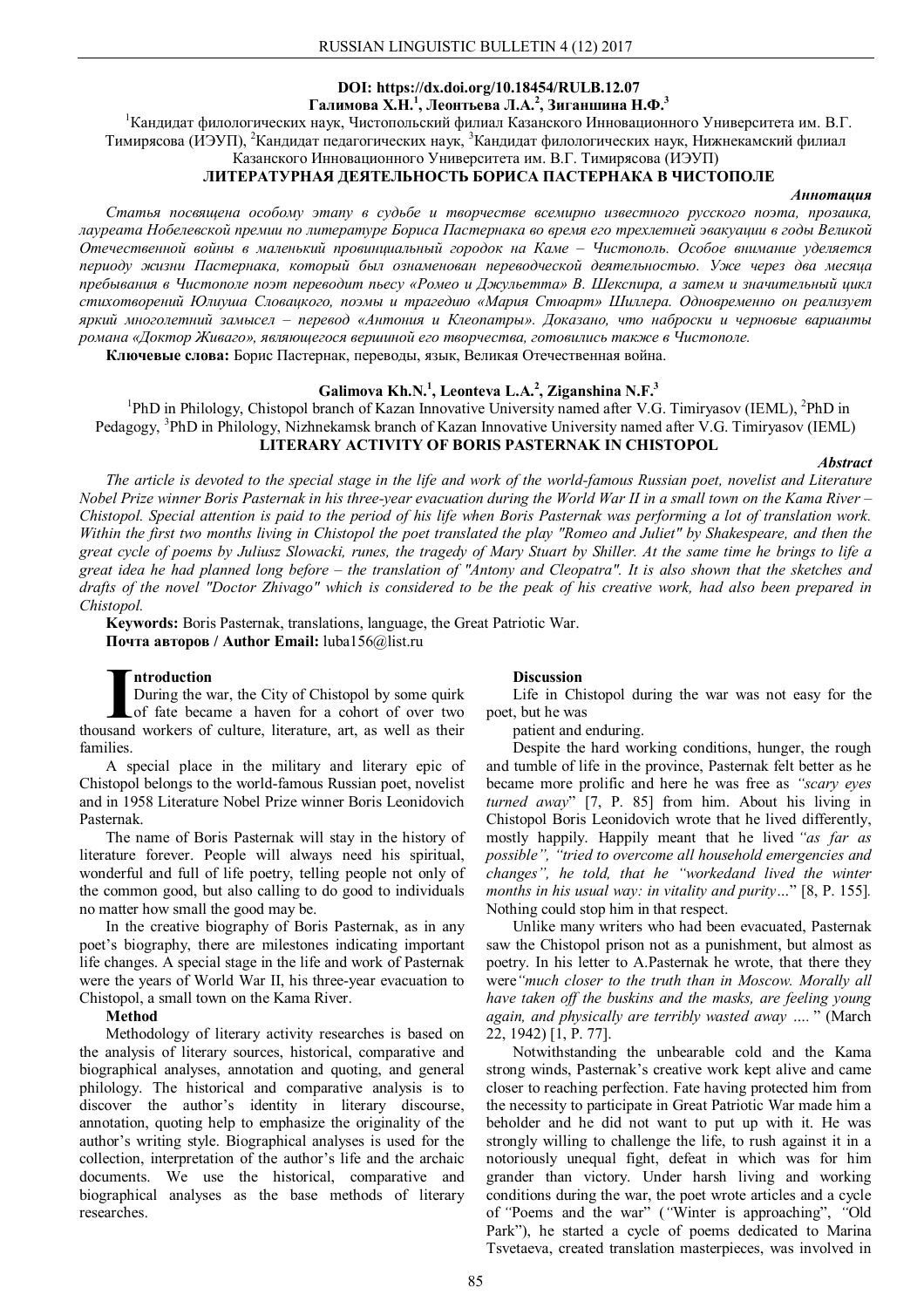literature and art events, and attended writers' meetings. There he lived a tense social and spiritual life, saying that he had *"to work every day, otherwise I am ashamed of myself*" [10]. These words characterize him definitely.

## **Results**

Boris Pasternak performed a lot of translation work during the Chistopolsky period. "*My private creative work is over. I have started translating*" – wrote Pasternak many years later about this period of life. This translation activity was connected with personal circumstances: as Pasternak refused to praise collectivization, he could not get his works published, and it was extremely difficult to get his translations published as well. The writer had to earn money; he had to provide for himself and his family. Therefore, Pasternak had brought two translation contracts to Chistopol: "Romeo and Juliet" and a collection of poems by a Polish Romantic poet Juliusz Slowacki.

At the same time he brought to life a great idea he had planned long before – the translation of *"*Antony and Cleopatra" by Shakespeare which had been requested by the Maliy Khudozhestvenniy Academicheskiy Theatre.

Pasternak's translations are of high artistic quality, they reflect the inner core of what is happening in all its depth. He gave Shakespeare's texts new colors, combinations and patterns. Life in Chistopol, a simple provincial city, free from the hustle and ambitions of Moscow, must have contributed to the translation of the texts in all their *"unprecedented simplicity*" characterized by clarity of expression and a unique *"landscape painting*". While translating Shakespeare's tragedies, Pasternak sought to be understood by any reader, and translate in his own way so that they were clear to everybody. If Shakespeare's language can be called embellished Pasternak mostly adheres to the *"*language of a provincial": colloquial expressions, with the use of vocabulary that is slightly sharp, frank, and stylistically reduced which gives the translation the features of national and ethnic mentality. Pasternak's style of translation combined both the desire to *"make Russian poetry*" and the strict adherence to the spirit of the original work.

The fact that Pasternak translated Shakespeare's works during the war was well-known, but only few people knew that he also translated poems (the collection was released only in 1943). Pasternak was accused of *"hiding behind Shakespeare*" [8, P. 160] from the horror of life around him in such a tragic time for the people.

Naturally, during the Great Patriotic War, Pasternak could not separate

himself from the fate of Russia, and performing only translations had become

contrary to all the principles of his life. During his life in Chistopol, Pasternak

dreamt of a real book – of serious prose.

Already during the first months of the war, Pasternak trying to comprehend *"*the course of centuries" in Russian history, wrote the play *"*In the Soviet city". Pasternak believed that the play would be an attempt to sketch the first features of a new historical type and the praise which was not caught by the Soviet literature that is the play would be written in a new way.

The content of the play was changed in Chistopol, moreover there the play got a more *"*speaking" name – *"*This world". Unfortunately, this piece of work was not destined to be known to the wider audience. The play was destroyed by the author. Perhaps he did not accept it relying on his artistic taste, perhaps its listeners would have been horrified by its "dangerous" content because it was written *"in a new way* 

*and freely*" [7, P. 160]. Life in the play is shown without embellishments and evasions. Only the third and fourth scenes of the first act have reached us in a relatively intact form, later voiced in the novel *"*Doctor Zhivago". The protagonists of the play are Gordon and Dudorov. Later, they will appear in the novel envronment of Yury Andreyevich Zhivago, the protagonist of the novel which was not printed in Russia for more than 30 years for the same reasons of displaying free thinking. The author initially predicted that *"*the piece would hardly be intended for publishing and for stage. This gave me freedom once and for all …" [7, P. 165].

As for the novel *"*Doctor Zhivago" which is considered to be the peak of his creative work, Pasternak began to write it after the war in 1945 and it took him ten years to create it but the sketches and drafts of the novel had been prepared in Chistopol. The prototypes of the main characters of this unique novel are the citizens of Chistopol, and even the description of houses, streets, landscapes were copied by Pasternak from the city. It seems that the novel even describes the house in Chistopol where he lived: *"This is a house with an adjoined front garden that was located in a black desolated part of the park with an old semicircular alley entrance. The alley was fully covered with grass*…" [9, P. 180].

On June 25, 1943 Boris Pasternak said his final goodbye to Chistopol and went off to war. Chistopol stayed in his heart forever. He himself understood how important the touch of the Russian province was for him as a poet. He missed the "godforsaken town" and all those who were there with him for a long time. He often wrote about this in his letters to V.D. Avdeev: *"As everyone has departed Chistopol, and we will probably not be alive when a new war starts, there seems to be no apparent reason to think about a trip to your city. Meanwhile, especially because I do not cherish the present Moscow … vividly and with all my heart I really only want to be in Chistopol and Oxford*" [8, P. 91].

For some people Chistopol remained a bitter exile but for Pasternak Chistopol meant returning to real life, it was the starting point in understanding himself.

The genius of Pasternak as a deeply Russian and folk poet and writer is that he, being an urban intellectual, appeared organically connected with his people in the fullest sense of this word because he felt the soul of the people and the soul of the land, which gave birth to this nation. The province *"*covered with sky as if it were a roof", an *"*animallike" way of living in Poshekhonye, the wilderness of Chistopol that "soothes the soul", the charm *"*of an old book that has been read a hundred times" – all of this inspired him and became an integral component of Boris Pasternak's artistic experience.

### **Conclusion**

Due to the stay in a simple provincial town Boris Pasternak managed to keep the voice of conscience and inner freedom that were lost by many of his fellow writers voluntarily or involuntarily and most importantly, he was able to maintain and strengthen his moral position that eliminated any compromises. This phase of his life served as a reminder of his mission – to serve the truth and not to be unfaithful to it. He had to inform people about the need of atonement, redemption in this terrible war, which Pasternak considered retaliation and retribution for lying.

These unforgettable years of war during which B.L. Pasternak stayed in Chistopol were perpetuated on the 100th anniversary of his birth, on February 10, 1990, by the opening of a memorial museum in the house where he lived – on Volodarsky Street No. 75 (now Lenin str. No. 84). This is